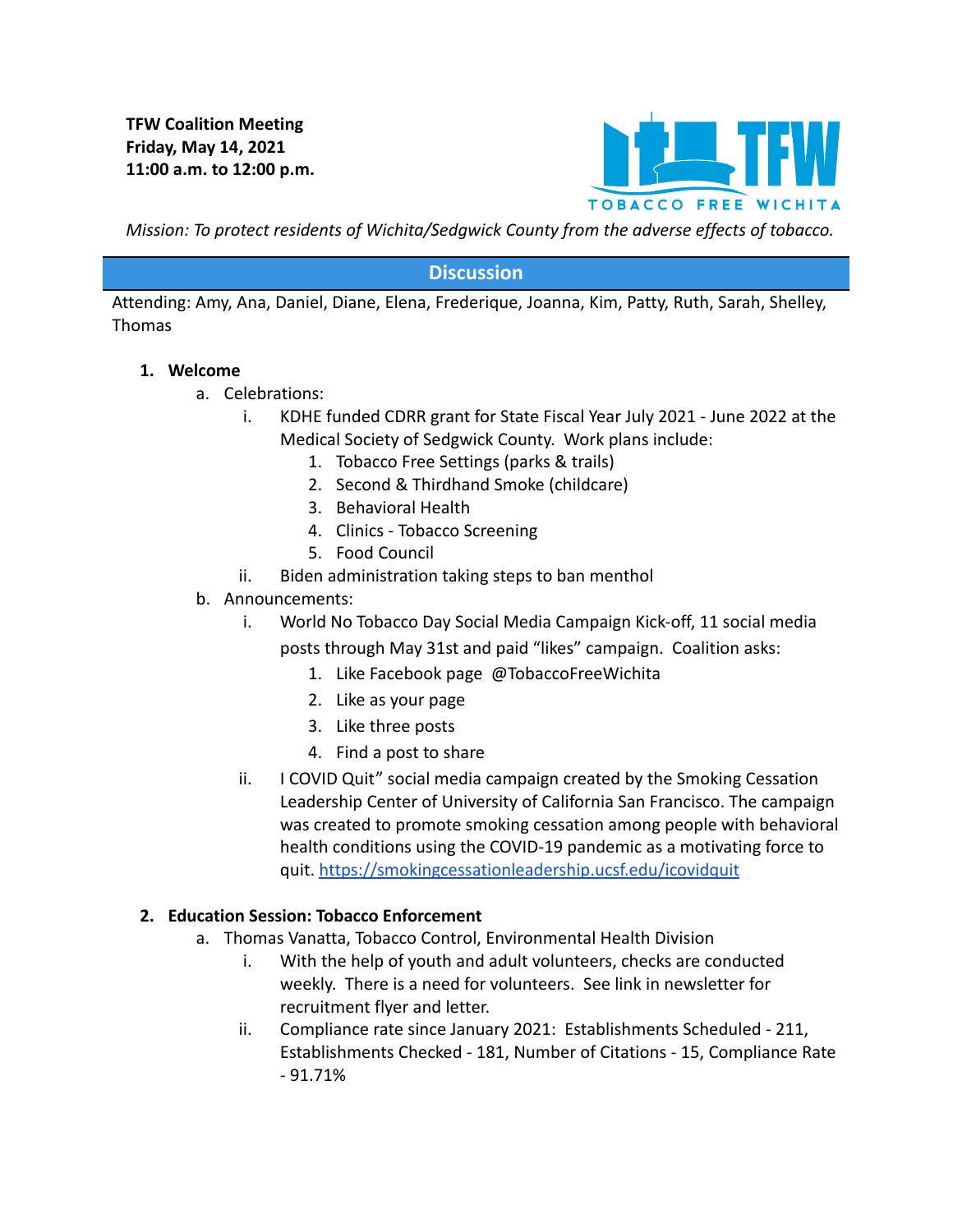iii. Citation is a \$100 fine to the clerk and mandatory court date. TFW is trying to advocate that the retailer receives the fine, not the clerk.

## **3. Ongoing TFW Initiatives**

- a. Retailer Ordinance Updates continue to work toward this. Scope of work completed and will be sent to Scott Wadle. Very little work involved - looking at wording and updating. Reduce overall signage outdoors and in windows for tobacco, alcohol, junk food etc.
- b. Tobacco Free Parks a Flag it kit was received from KDHE. Shelley will be promoting this to surrounding communities to use to raise awareness of the need for tobacco free parks.
- c. Tobacco Free Open Spaces the Riverfront baseball stadium opened this month tobacco free. TFW is working with Wind Surge staff on a proposal for signage.
- d. Healthcare + Behavioral Health Providers KDHE & National Jewish Healthline partnership and online training for healthcare providers. 7 modules all to earn CME's. TFW is promoting KaTCH and trying to get physicians to promote cessation, also pharmacists. FREE training!
- e. KS Tobacco Quitline numbers for March in the State of Kansas
	- i. 110 referrals. 26 from Sedgwick (Johnson & Wyandotte each had 13)
	- ii.  $55-64$  age group most referrals = 9
	- iii. 7 men & 19 female
	- iv. 6 African American, 1 American Indian & 3 Hispanic
	- v. 4 in grade 9-11
	- vi. 9 heard about program on tv, 4 from healthcare provider
- f. Resist Youth Updates
	- i. The Kansas Youth Community Change Conference  $(KYC3)$  $(KYC3)$  is an action-packed virtual event open to all middle and high school aged youth. Through interactive sessions and high energy activities, youth will expand their leadership skills, engage with other youth across the state, and take action to promote positive change in your community! June 1-15 one session per day, free to attend.
	- ii. As we know, school vacations can be a high risk time for youth to experiment with tobacco products and other substances. Please share the Surgeon General's 'Talk About E-Cigarettes' Parent [Tip Sheet](https://e-cigarettes.surgeongeneral.gov/documents/SGR_ECig_ParentTipSheet_508.pdf).
	- iii. If a parent thinks their teen is already vaping, My Life, My Quit is a FREE Quitline service for Kansas teens 13-17 years old who are interested in quitting vaping or other tobacco use. They can text or call My Life, My Quit at 855-891-9989 or enroll online.